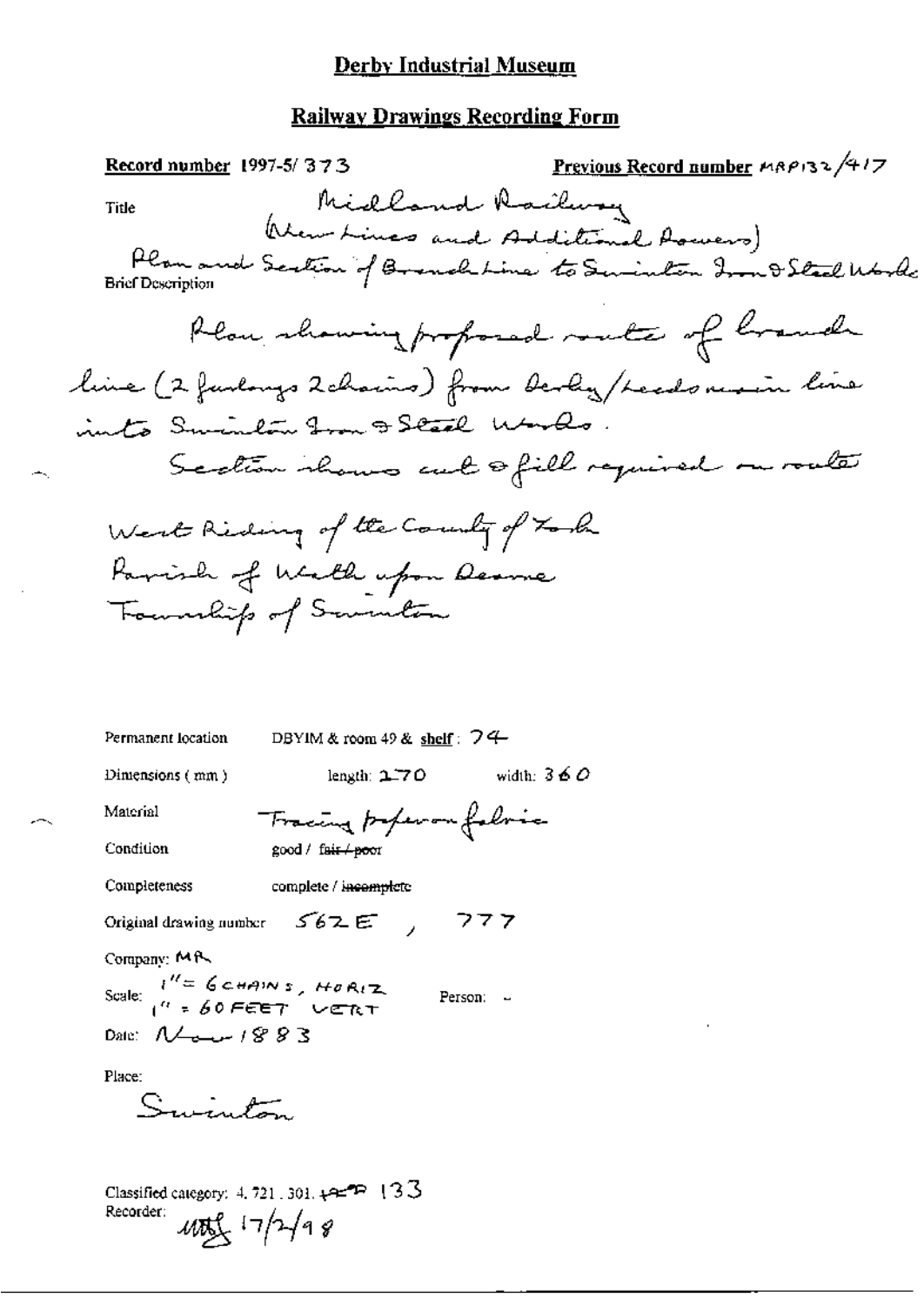## Derby Industrial Museum

## **Railway Drawings Recording Form**

Record number 1997-5/ 554.1

<u>Previous Record number</u>  $M \bigwedge P$ 132/62/

Title

∽.,

SWINTON

**Brief Description** 

| Permanent location                          | 33.                   | DBYIM & room # & shelf:     |
|---------------------------------------------|-----------------------|-----------------------------|
| Dimensions (mm)                             | length: $985$         | width: $550$                |
| Material                                    | poperon folice        |                             |
| Condition                                   | good / Rais / poor    |                             |
| Completeness                                | complete / incomplete |                             |
| Original drawing number                     | ,303                  |                             |
| Company: MR                                 |                       |                             |
| Scale: $1'' = 1$ chain                      |                       | Person: $\in \omega$ $\tau$ |
| Date: $\frac{160}{100}$ 1884                |                       |                             |
| Place:                                      |                       |                             |
| Suintan                                     |                       |                             |
| Recorder:<br>$\mu_{\mathfrak{t}}$ 14/7/1998 |                       |                             |